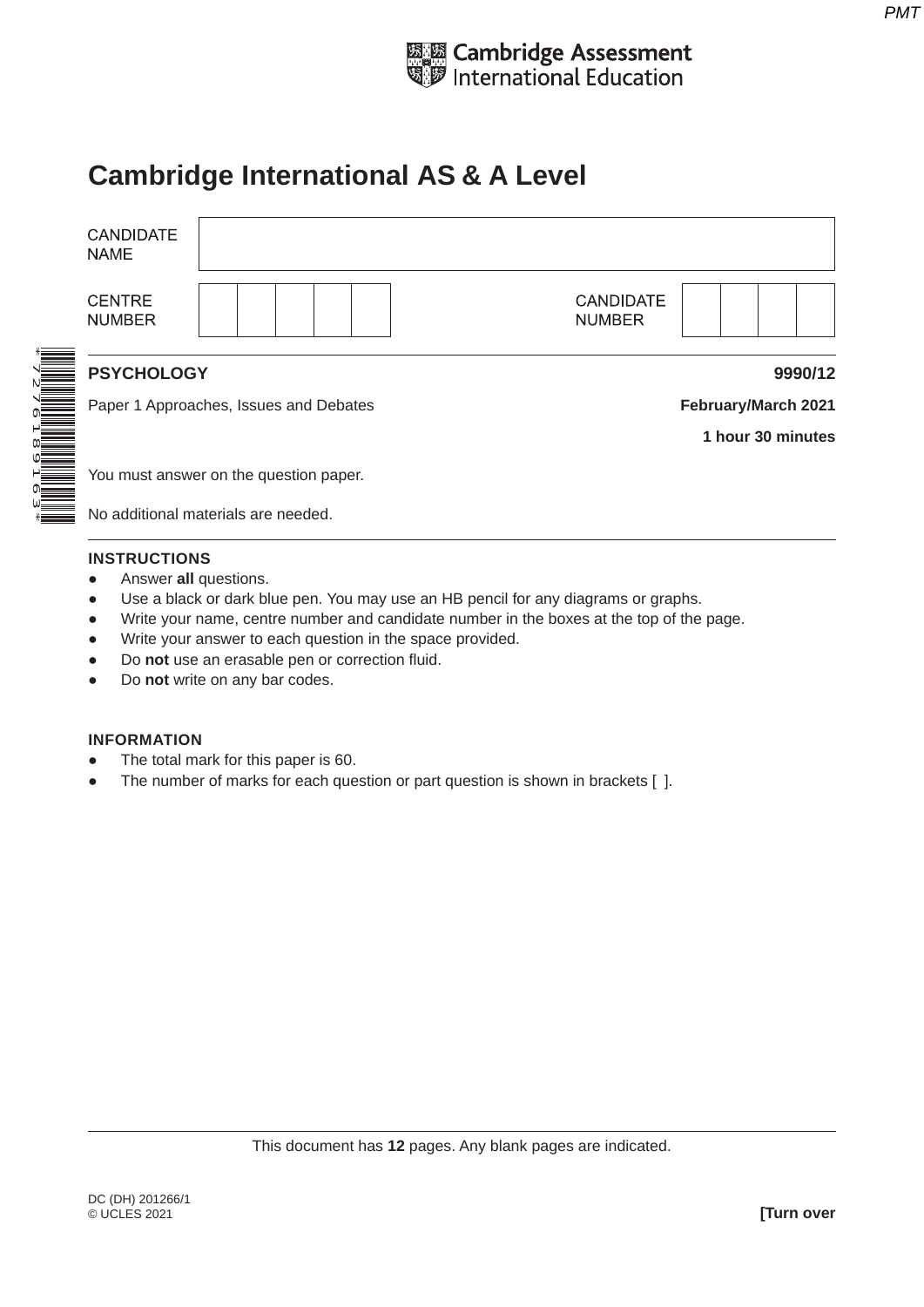# Answer all questions.

- From the study by Dement and Kleitman (sleep and dreams):  $\overline{1}$ 
	- (a) Name the stage of sleep when participants recalled most of their dreams. (b) Outline one dream reported by a participant that had vertical eye movements. (c) Outline one conclusion from this study.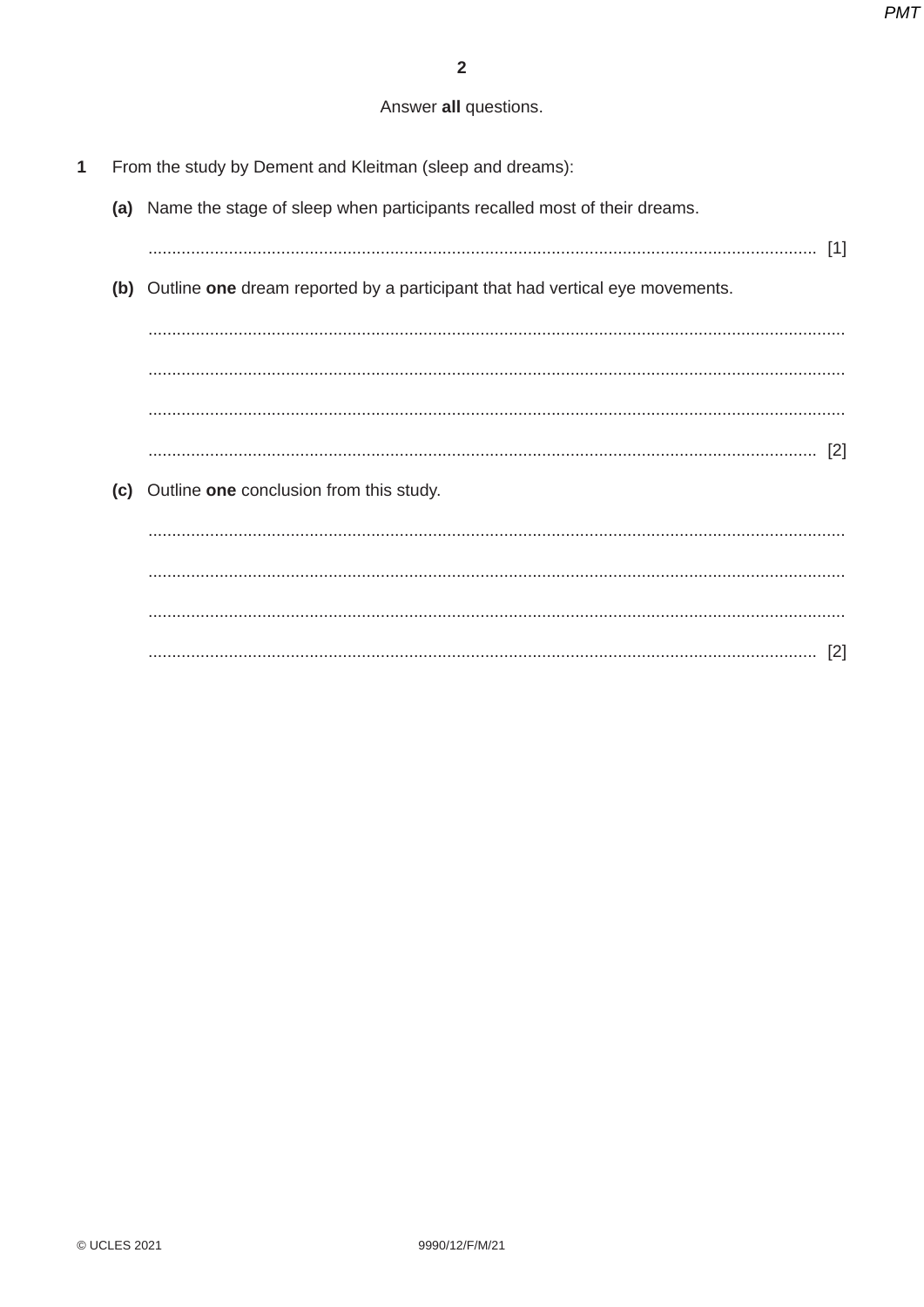- $\overline{2}$ In the study by Piliavin et al. (subway Samaritans), one observer watched passengers in the critical area.
	- (a) Name two variables this observer recorded about these passengers.

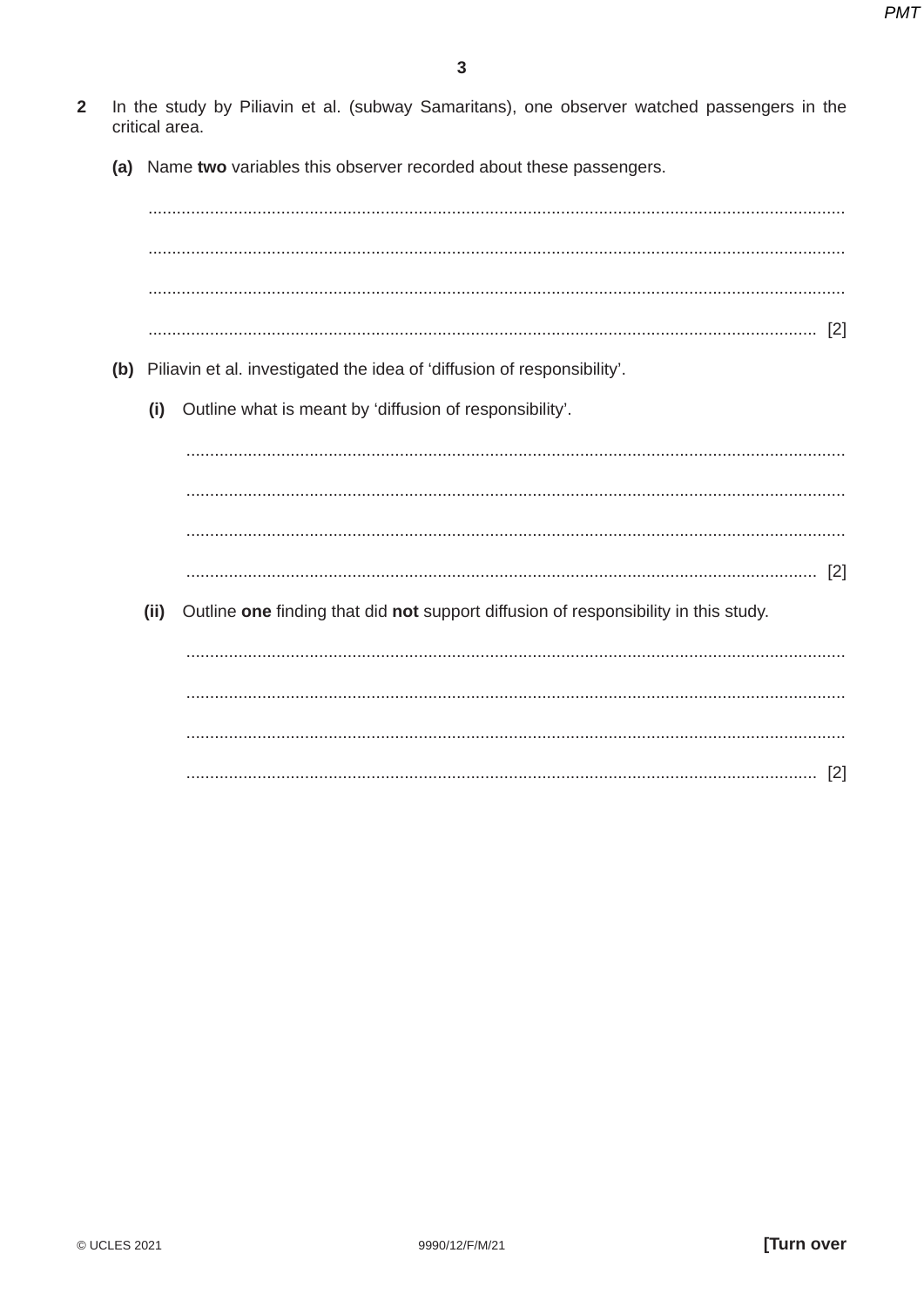Explain one or more real-world applications of the study by Bandura et al. (aggression).  $\mathbf{3}$ Do not refer to more than three applications in your answer.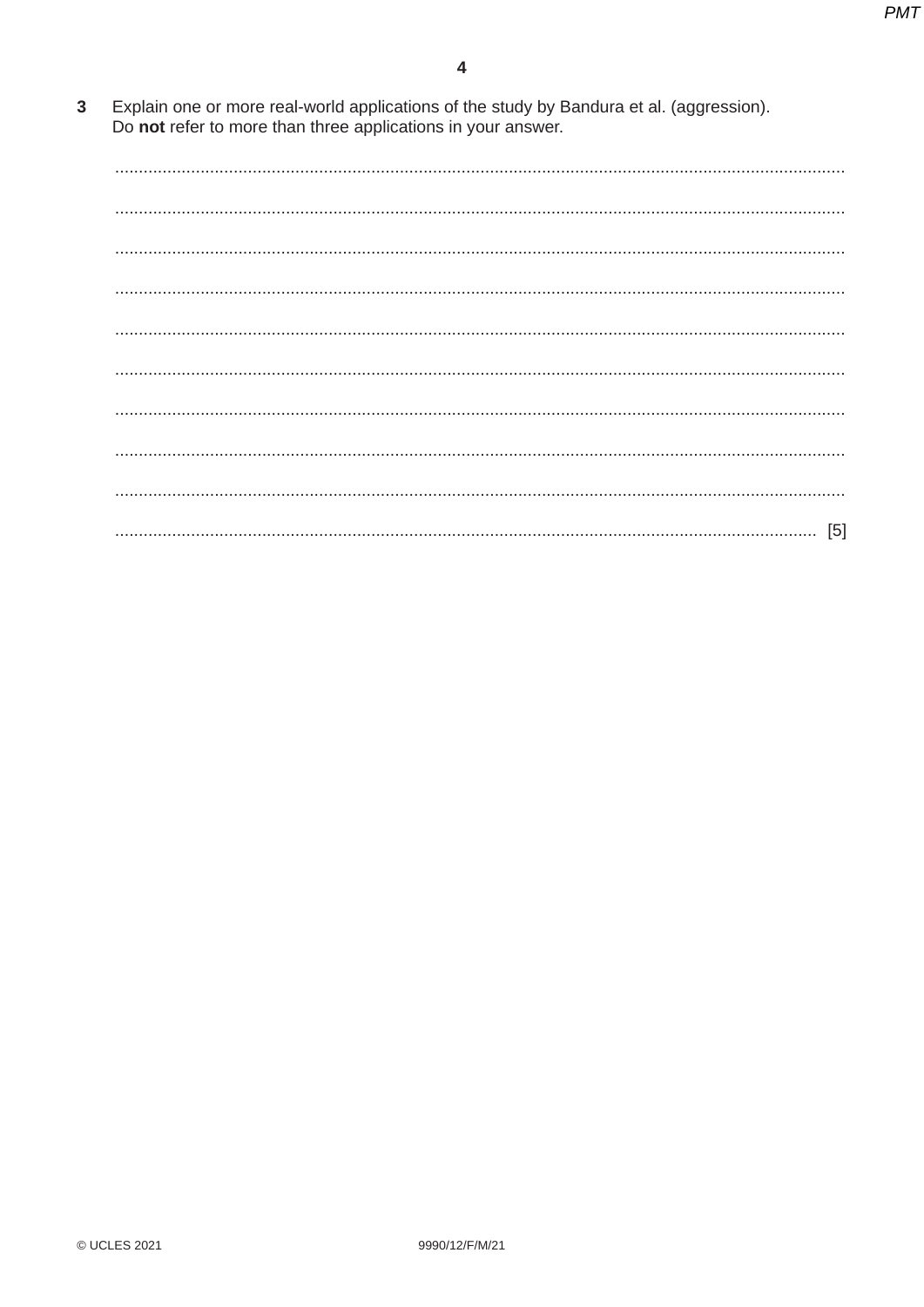- $\overline{\mathbf{4}}$ From the study by Canli et al. (brain scans and emotions):
	- (a) Name two characteristics that were used to match the foil scenes and the previously viewed scenes.

|     | $[2]$                                                   |
|-----|---------------------------------------------------------|
|     | (b) Describe the participants used in this study.       |
|     |                                                         |
|     |                                                         |
|     |                                                         |
|     |                                                         |
|     |                                                         |
|     | $[3]$                                                   |
| (c) | Explain why this study is from the biological approach. |
|     |                                                         |
|     |                                                         |
|     |                                                         |
|     | $[2]$                                                   |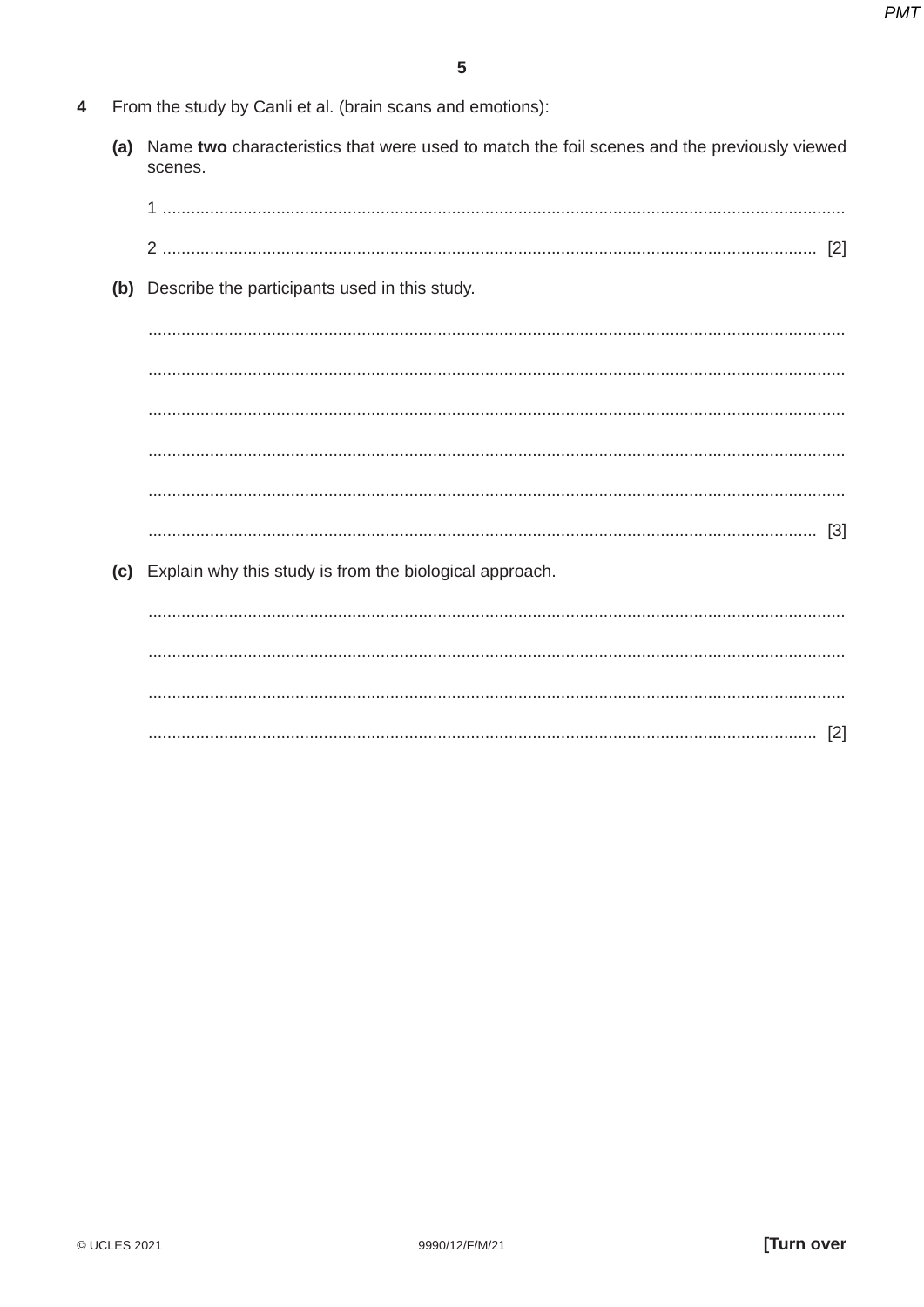5 In the study by Milgram (obedience), there was a victim (learner) and a participant (teacher).

Describe the procedure the victim followed to give feedback to the participant during the learning task.

 $6\phantom{1}6$ Describe the psychology being investigated in the study by Pepperberg that used Alex the parrot as a participant.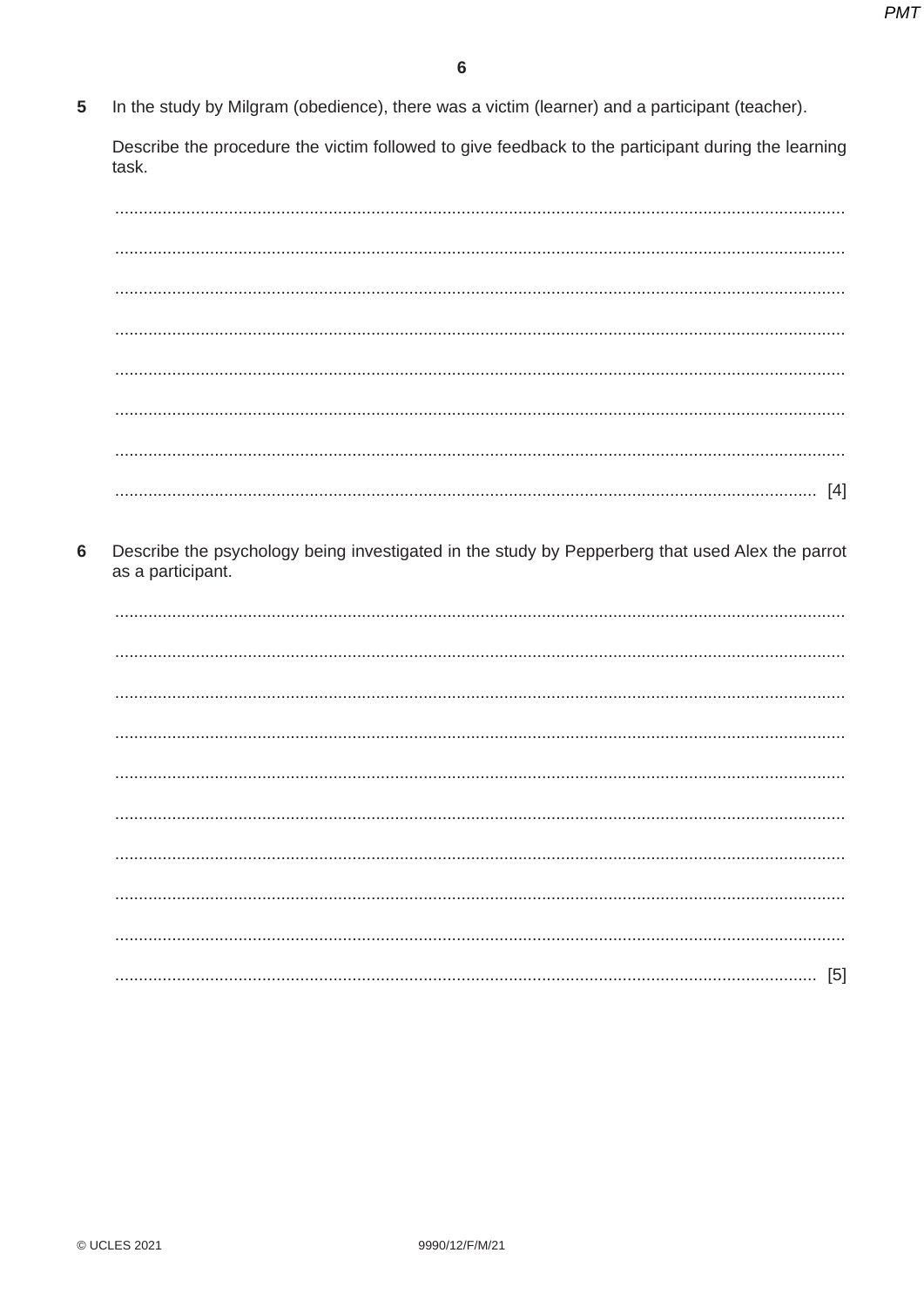| 7 |     | From the study by Yamamoto et al. (chimpanzee helping):                                                                                                               |  |
|---|-----|-----------------------------------------------------------------------------------------------------------------------------------------------------------------------|--|
|   |     | (a) Outline one aim of this study.                                                                                                                                    |  |
|   |     |                                                                                                                                                                       |  |
|   |     |                                                                                                                                                                       |  |
|   |     |                                                                                                                                                                       |  |
|   |     |                                                                                                                                                                       |  |
|   |     | (b) Outline one methodological weakness of this study.                                                                                                                |  |
|   |     |                                                                                                                                                                       |  |
|   |     |                                                                                                                                                                       |  |
|   |     |                                                                                                                                                                       |  |
|   |     | $[2]$                                                                                                                                                                 |  |
|   |     | (c) Suggest one real-world application based on the procedure of this study.                                                                                          |  |
|   |     |                                                                                                                                                                       |  |
|   |     |                                                                                                                                                                       |  |
|   |     | $[2]$                                                                                                                                                                 |  |
|   |     |                                                                                                                                                                       |  |
| 8 | (a) | Outline what is meant by the nature–nurture debate, using any examples.<br>Do not refer to the study by Schachter and Singer (two factors in emotion) in your answer. |  |
|   |     |                                                                                                                                                                       |  |
|   |     |                                                                                                                                                                       |  |
|   |     |                                                                                                                                                                       |  |
|   |     |                                                                                                                                                                       |  |
|   |     |                                                                                                                                                                       |  |
|   |     |                                                                                                                                                                       |  |
|   |     |                                                                                                                                                                       |  |
|   |     | $[4]$                                                                                                                                                                 |  |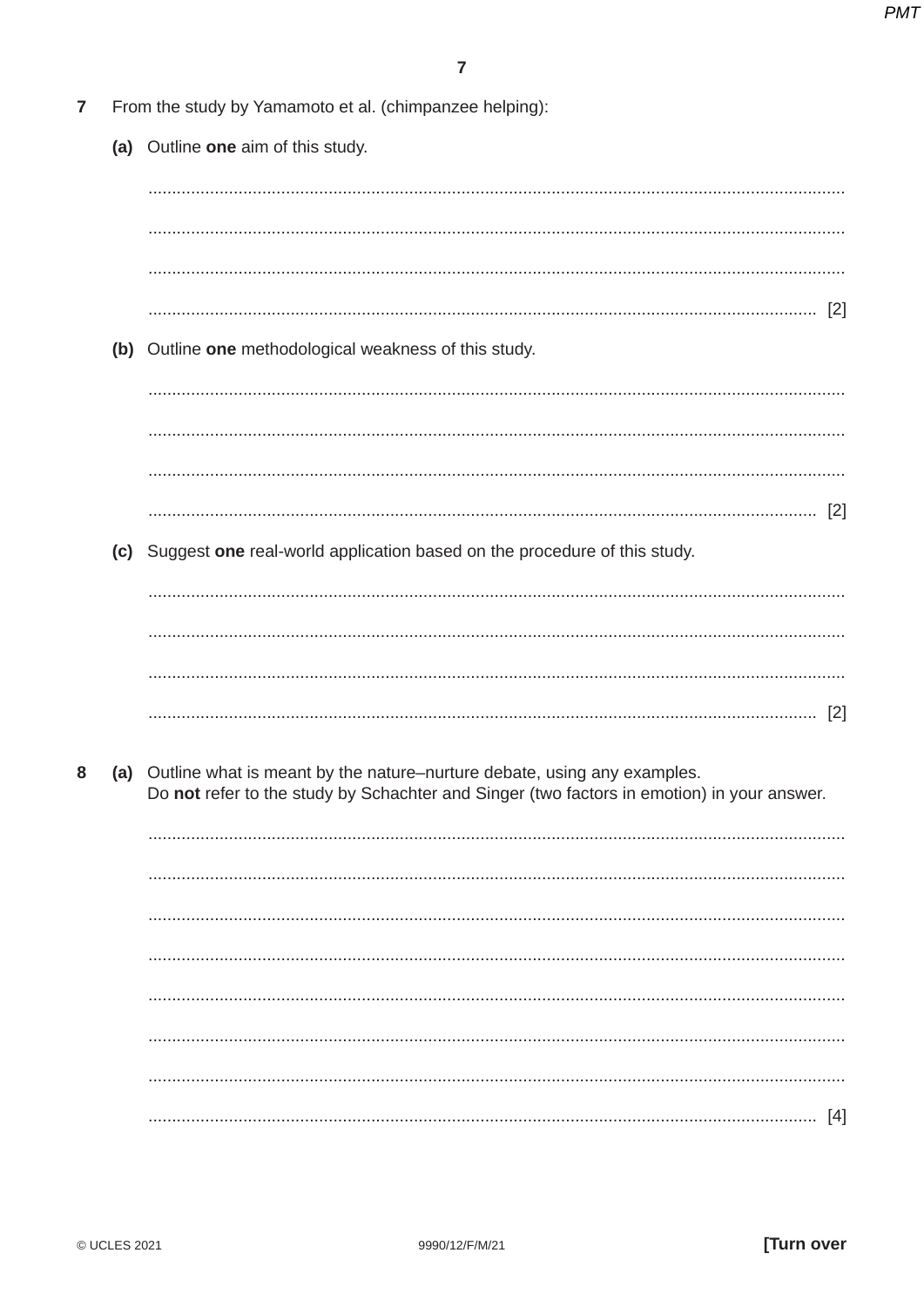- 8
- (b) Explain how one result from the study by Schachter and Singer (two factors in emotion) supports the nature side of the nature-nurture debate and how one result supports the nurture side of the nature-nurture debate.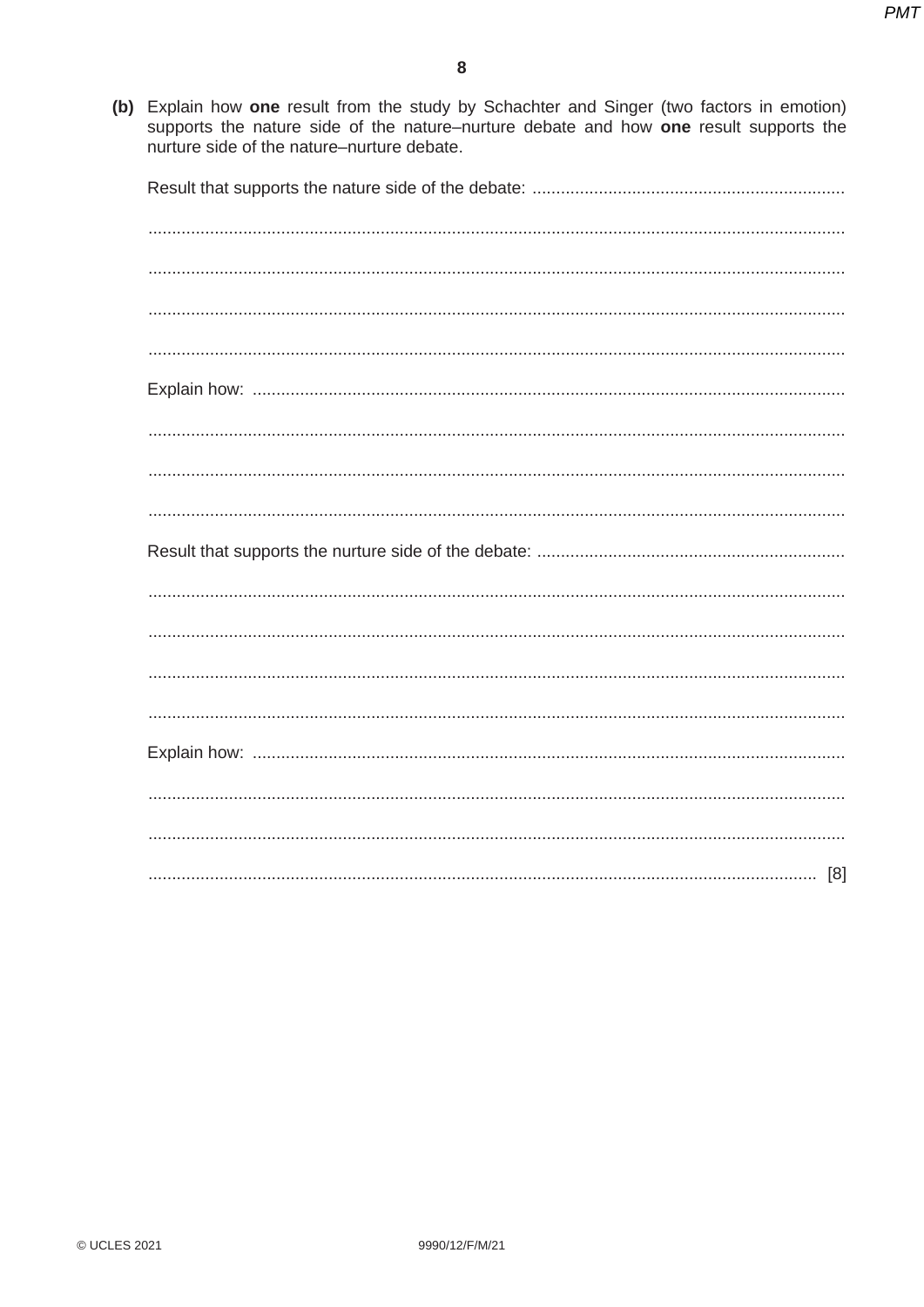Evaluate the study by Laney et al. (false memory) in terms of two strengths and two weaknesses.<br>At least one of your evaluation points must be about independent measures.  $9$ 

| FT-completed |  |
|--------------|--|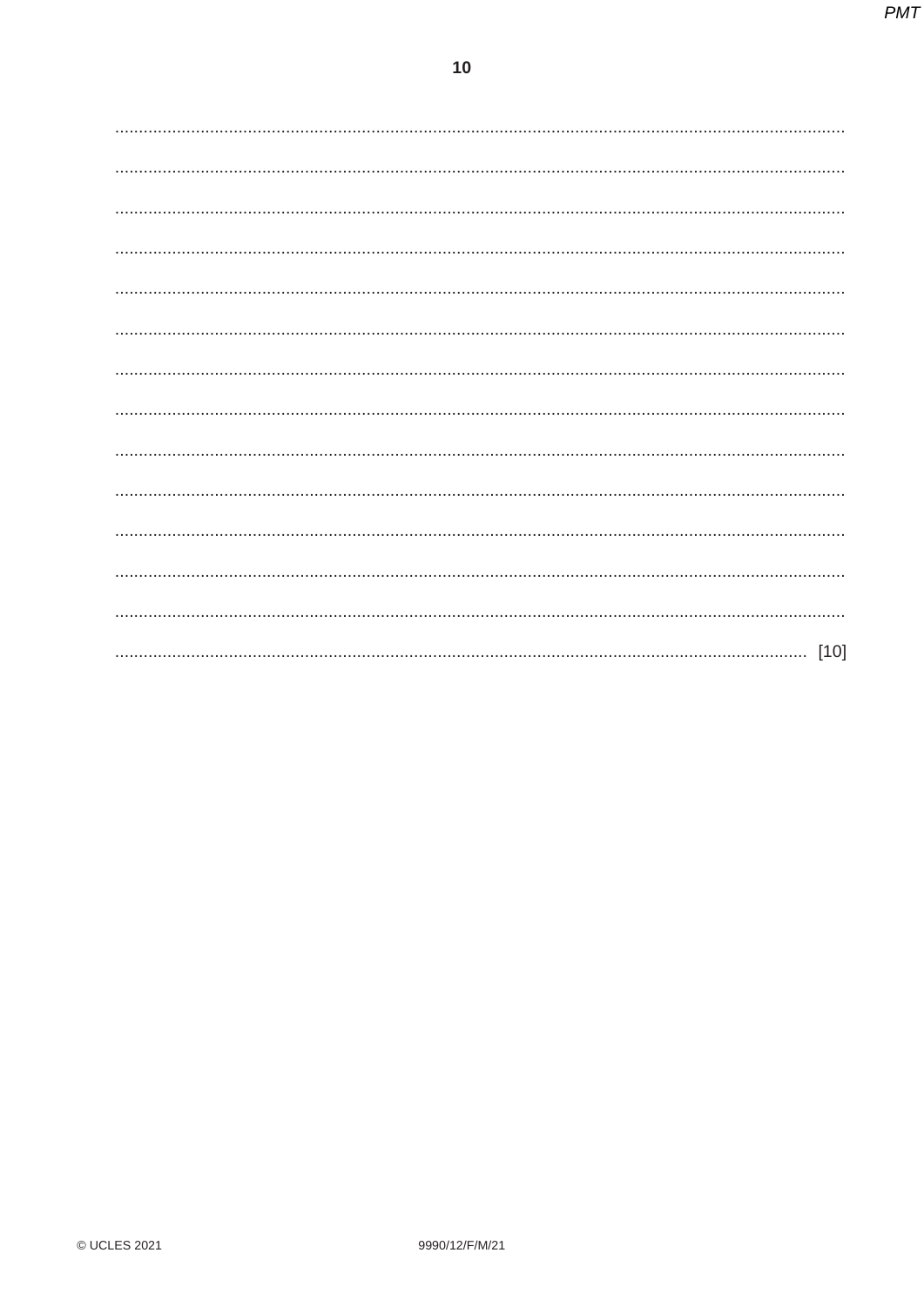## $11$

## **BLANK PAGE**